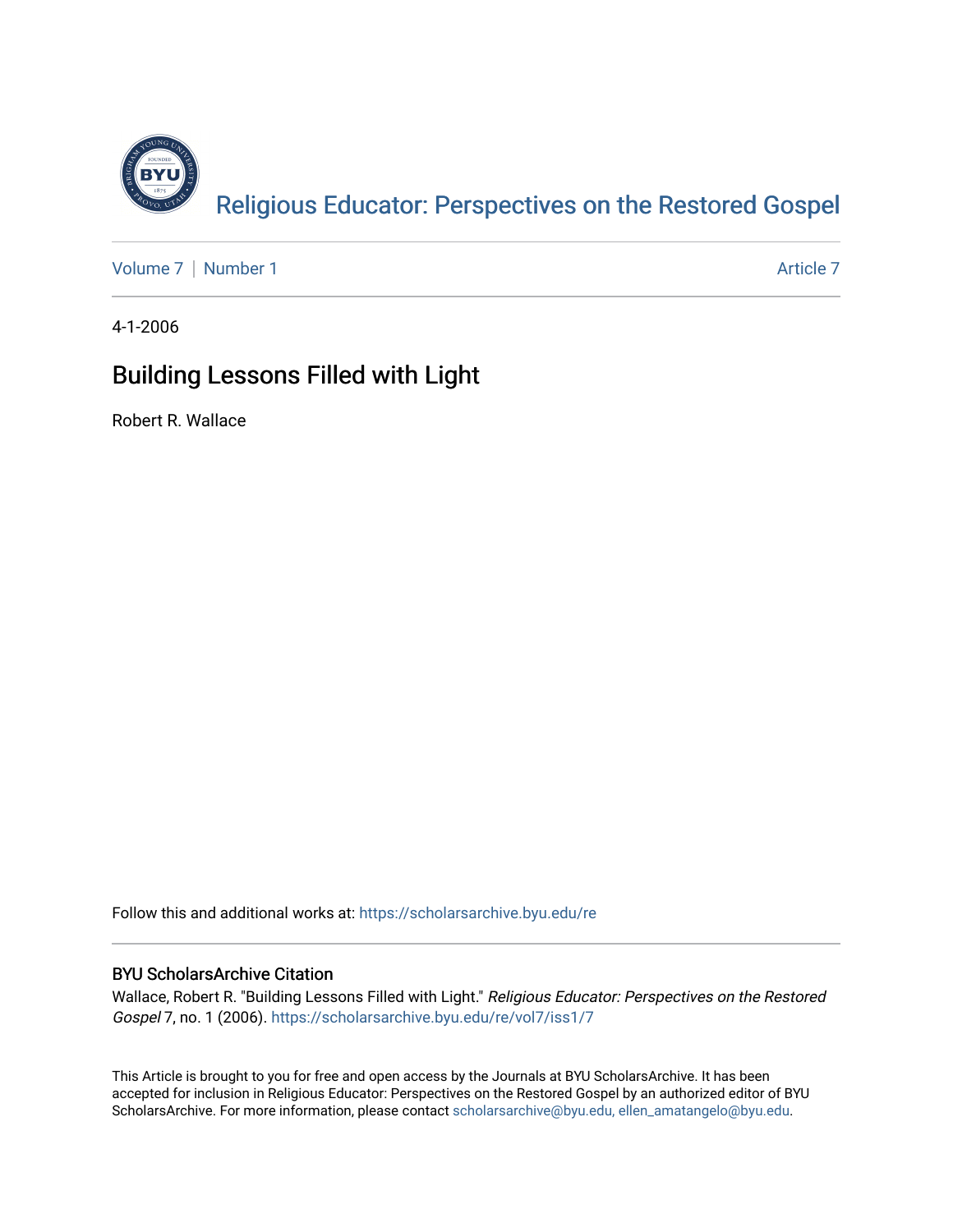

The Brother of Jared Sees the Finger of the Lord Painting by Arnold Friberg

Courtesy of Visual Resources Library © by Intellectual Reserve, Inc.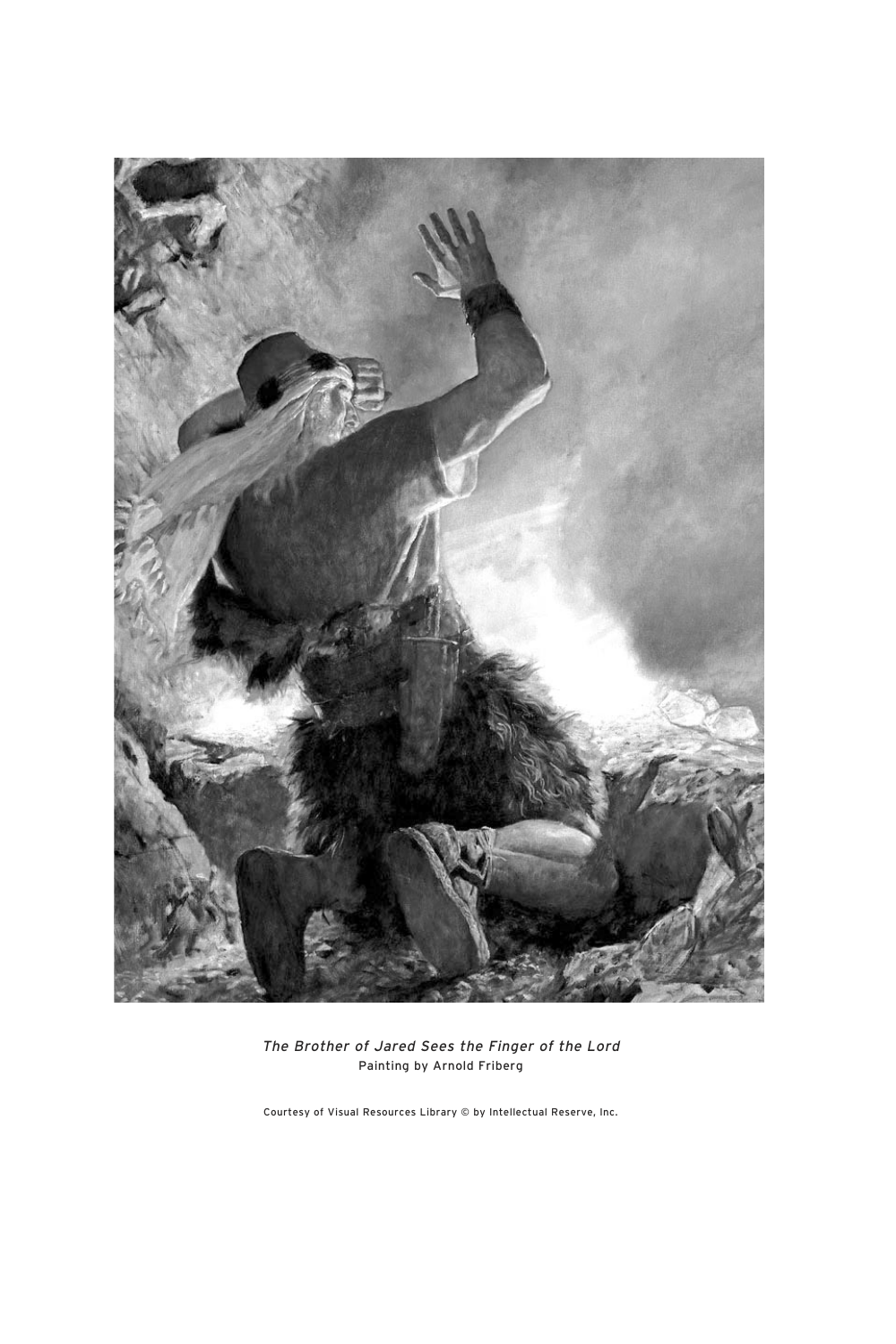# Building Lessons Filled with Light

*Robert R. Wallace*

*Robert R. Wallace is a principal at the Twin Falls Idaho Seminary.*

 A land lover at heart, I have always been awestruck by the faith of the Jaredites during their journey to the promised land. In describing the drama on the sea, the account uses phrases like "furious wind," "tossed upon the waves," "buried in the depths," "mountain waves," and "terrible tempests" (see Ether 6:5–6). No doubt the trip was filled with peril and high adventure. Yet there was little fear in the small vessels. Surrounded by nothing but water and sailing in boats devoid of rudders, sails, or outboard motors, the Jaredite travelers were miraculously filled with assurance that "there was no water that could hurt them. . . . No monster of the sea could break them, neither whale that could mar them" (Ether 6:7, 10).

 Bathed in light whether they were above the water or under the water, the voyagers did not spend their time in fear. Instead, "they did sing praises unto the Lord; yea, the brother of Jared did sing praises unto the Lord, and he did thank and praise the Lord all the day long; and when the night came, they did not cease to praise the Lord" (Ether 6:9). The Jaredites traveled not by fear but by faith in Christ, and He lighted their way.

 The spiritual context of the last days—the days in which we live and teach—parallels the perilous voyage of the Jaredites. Elder Robert D. Hales said, "We are living through turbulent times. A great storm of evil has come upon the earth. The winds of wickedness howl about us; the waves of war beat against our ship."<sup>1</sup> Recently, President Boyd K. Packer commented on the flood of evil sweeping the earth: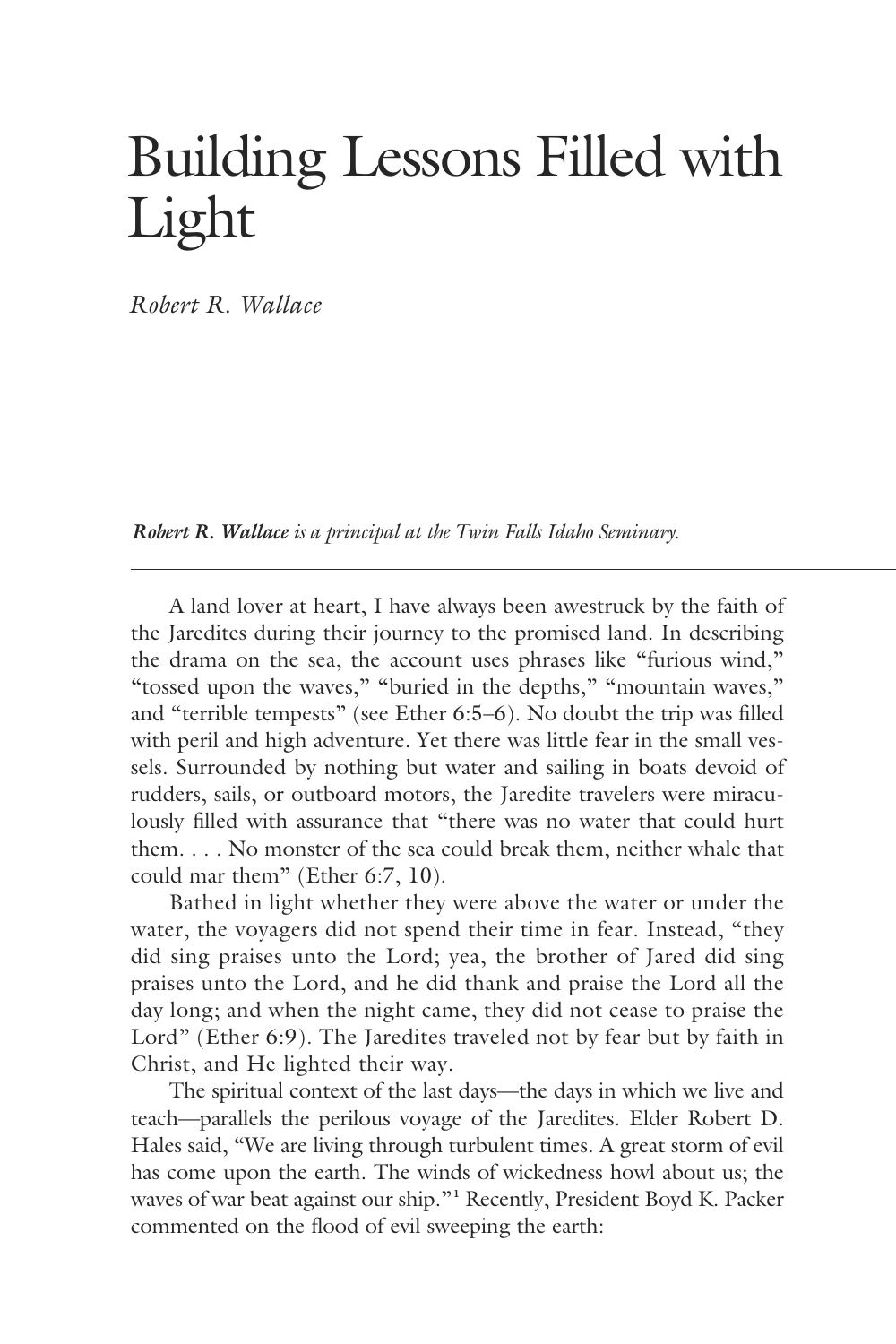The world is spiraling downward at an ever-quickening pace. I am sorry to tell you that it will not get better.

 It is my purpose to *charge* each of you as *teachers* with the responsibility—to put you on alert. These are days of great spiritual danger for our youth.

 I know of nothing in the history of the Church or in the history of the world to compare with our present circumstances. Nothing happened in Sodom and Gomorrah which exceeds in wickedness and depravity that which surrounds us now.

 Words of profanity, vulgarity, and blasphemy are heard everywhere. Unspeakable wickedness and perversion were once hidden in dark places; now they are in the open, even accorded legal protection.

 At Sodom and Gomorrah these things were localized. Now they are spread across the world, and they are among us. I need not—I will not—identify each evil that threatens our youth. It is difficult for man to get away from it.**<sup>2</sup>**

 Whereas the Jaredites conquered the elements of nature with their faith, we are now called upon to conquer the appetites of the natural man in a world that caters to every carnal instinct.

 As we seek to teach the gospel of Jesus Christ in these difficult times, we can pattern our efforts after the successful and courageous Jaredites. Specifically, by likening the principles the brother of Jared and his people applied in building ships to our efforts in building lessons, we will be able to plan lessons filled with light. This light will lead our students on, giving them hope and strength as they seek to cross the "angry deep . . . and rest on the blissful shore."**<sup>3</sup>**

## *"Go to work and build, after the manner of barges which ye have hitherto built. . . . According to the instructions of the Lord" (Ether 2:16)***.**

 Just as the Jaredites were to build barges according to the instructions of the Lord, we have a great opportunity to be led by inspiration. But it is not enough merely to seek for inspiration without studying things out in our minds. "Teaching does not remove responsibility from the teacher for prayerful and pondering preparation," said Elder Neal A. Maxwell. "Teaching by the Spirit is not the equivalent of going on 'automatic pilot.' We still need a carefully worked out flight plan. Studying out something in our own minds involves the Spirit in our preparations as well as in our presentations. We must not err, like Oliver Cowdery, by taking no thought except to ask God for his Spirit (see D&C 9:7)." Elder Maxwell then added, "Seeking the Spirit is best done when we ask the Lord to take the lead of an already informed mind, in which things have been 'studied out.'"**<sup>4</sup>**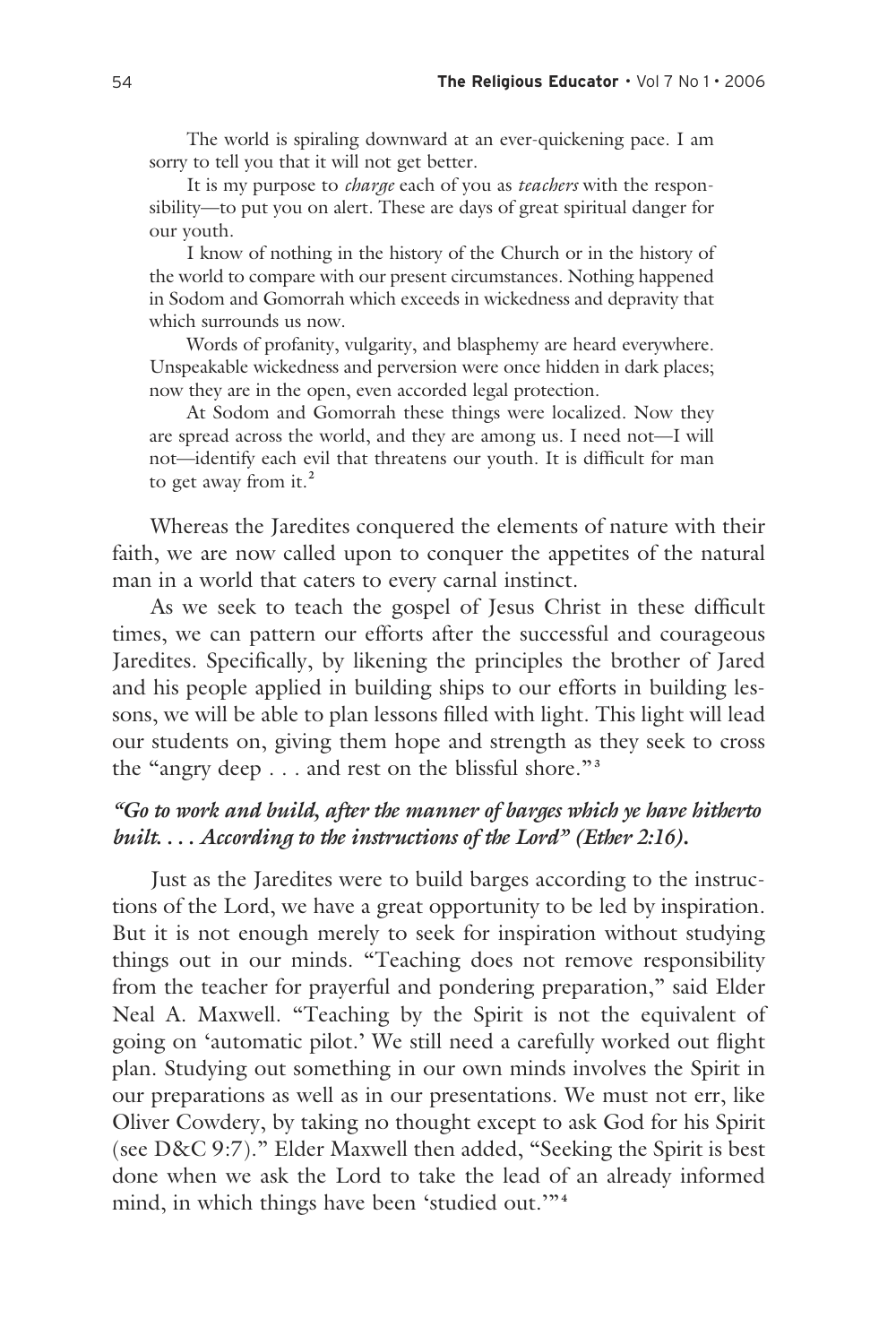Teaching by the Spirit is a partnership and a sacred trust. The *Teaching the Gospel Handbook* states that teaching by the Spirit takes place "when the Holy Ghost is performing his role or functions with the teacher, with the student, or with both. This can happen during lesson preparation and lesson presentation. It can happen as teachers interact with students outside of class, or even while teachers are just thinking how best to help their students. In some cases, the Spirit may touch a student's mind or heart long after class is over."**<sup>5</sup>** Simply put, without the influence of the Spirit, we will fail in our work.

## *"And they were small, and they were light upon the water, even like unto the lightness of a fowl upon the water. And they were built after a manner that they were exceedingly tight" (Ether 2:16–17).*

 The oceangoing vessels built by the Jaredites exhibited some interesting characteristics. First, they were small and light. This quality made them extremely buoyant. Second, Moroni points out they were "tight." He mentions this element of design five times within one verse: "And they were built after a manner that they were exceedingly *tight*, even that they would hold water like unto a dish; and the bottom thereof was *tight* like unto a dish; and the sides thereof were *tight* like unto a dish; and the ends thereof were peaked; and the top thereof was *tight* like unto a dish; and the length thereof was the length of a tree; and the door thereof, when it was shut, was *tight* like unto a dish" (Ether 2:17; emphasis added).

 With such a big, vibrant, and powerful ocean, it would seem logical for the Jaredites to build big ships to match. Yet it was the small, simple design that kept the people afloat. As religious educators, we should build lessons that have similar qualities of the Jaredite vessels. Our lessons should be small, light, and tight. As teachers, we will not find the power we need in complex, high-maintenance, emotion-manipulating lessons. On the contrary, by small and simple lessons will great things be brought to pass. Below are four ways we can follow the Jaredite ship design in building powerful, unsinkable lessons.

First, we should make sure that our lessons are doctrinally "tight." Elder Paul V. Johnson shared Elder Jeffrey R. Holland's counsel on this subject at a CES conference:

 Brethren and sisters, please be cautious and restrained and totally orthodox in all matters of Church doctrine. This is, as you might suppose, of great concern to the Brethren, our employers in this great work. And while they love us and help and trust us individually and collectively—and they do—they cannot fail to respond to some anxiety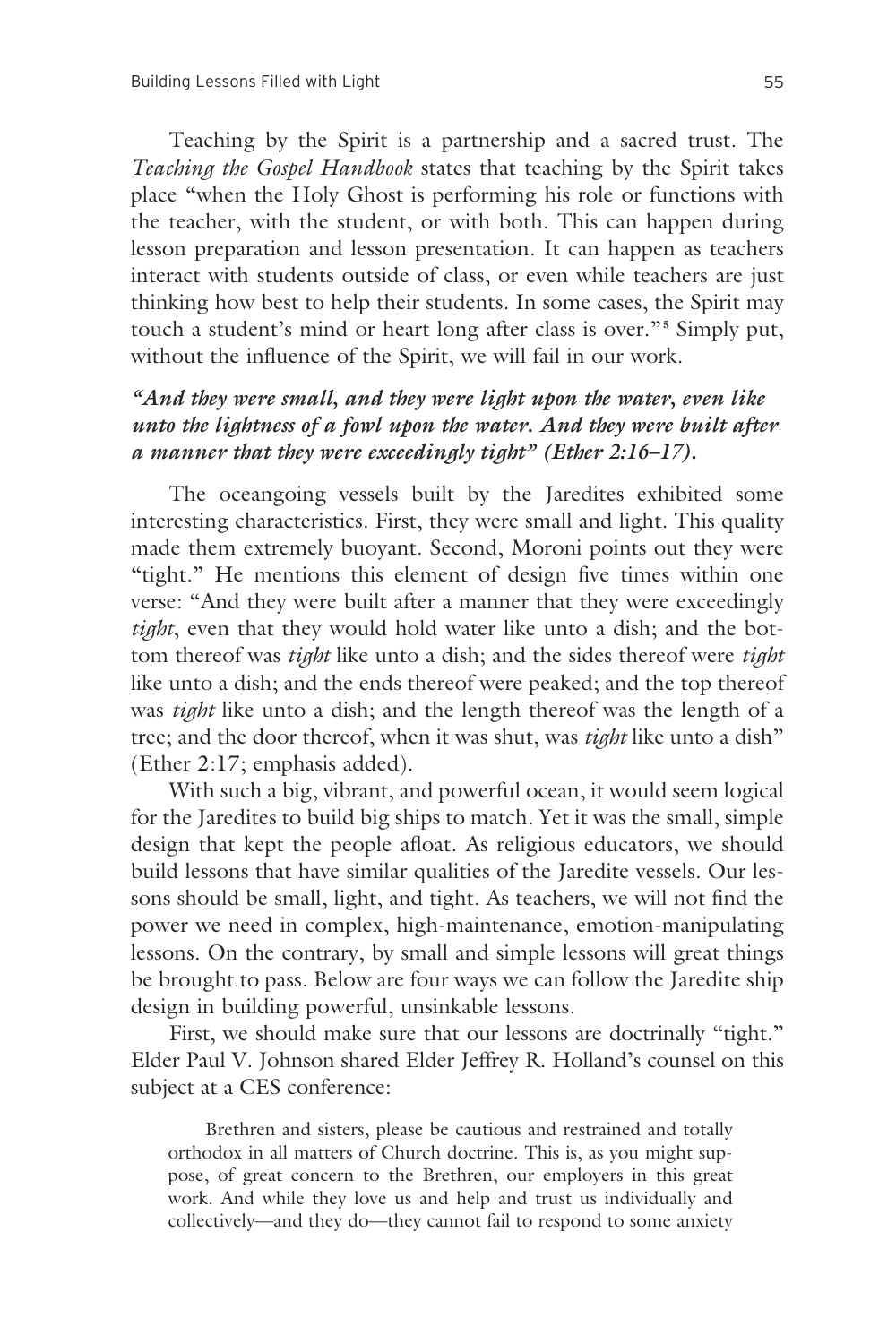expressed by a member of the Church who feels that some inappropriate doctrinal or historical position has been taken in the classroom. It is in light of this rather constant danger always before us . . . that I give you these cautions and reminders. . . .

 With this appropriate restraint, what we then teach must be in harmony with the prophets and the holy scriptures. We are not called upon to teach exotic, titillating, or self-serving doctrines. Surely we have our educational hands full effectively communicating the most basic and fundamental principles of salvation. . . . Continue to study for the rest of your life, but use caution and limit your classroom instruction to what the Brethren prescribe. Listen carefully and see what they choose to teach at general conference—and they are ordained.**<sup>6</sup>**

 President Harold B. Lee also stated, "You're to teach the old doctrines, not so plain that they can just understand, *but you must teach the doctrines of the Church so plainly that no one can misunderstand*."**<sup>7</sup>**

 Second, we should use simple but memorable methods in our teaching. In a recent address to mission presidents, President Packer suggested:

 The way the Savior taught, and the way you can teach, is both simple and very profound. If you choose a tangible object as a symbol for a doctrine, you can teach just as He did. A teacher can associate the doctrine with an object already known, which *can* be seen with physical eyes. . . .

 Now faith is not really exactly like a seed, nor is the kingdom of heaven exactly like a net or a treasure or leaven (see Luke 13:21) or "a merchant man, seeking goodly pearls" (Matthew 13:45). But with these illustrations, Jesus was able to open the eyes of His disciples—not their natural eyes but the eyes of their understanding (see Matthew 13:15; John 12:40; Acts 28:27; Ephesians 1:18; 2 Nephi 16:10; D&C 76:12, 19; 88:11; 110:1).

 With the eyes of our understanding, we see things that are spiritual. With our spirits reaching out, we can touch things that are spiritual and *feel* them. Then we can *see* and we can *feel* things that are invisible to the physical senses. Remember, Nephi told his rebellious brothers, who had rejected a message from an angel, "Ye were past feeling, that ye could not *feel* his words" (1 Nephi 17:45; emphasis added). . . .

 Ordinary teachers responsible to teach the doctrines and to testify of spiritual things have within their own personal experience everyday things which can be likened unto things which are spiritual.**<sup>8</sup>**

 Third, we should have faith in the word of God. The *Teaching the Gospel* handbook reminds us:

 Satan would have teachers believe that students will not like studying the scriptures, or that one cannot teach the scriptures day after day and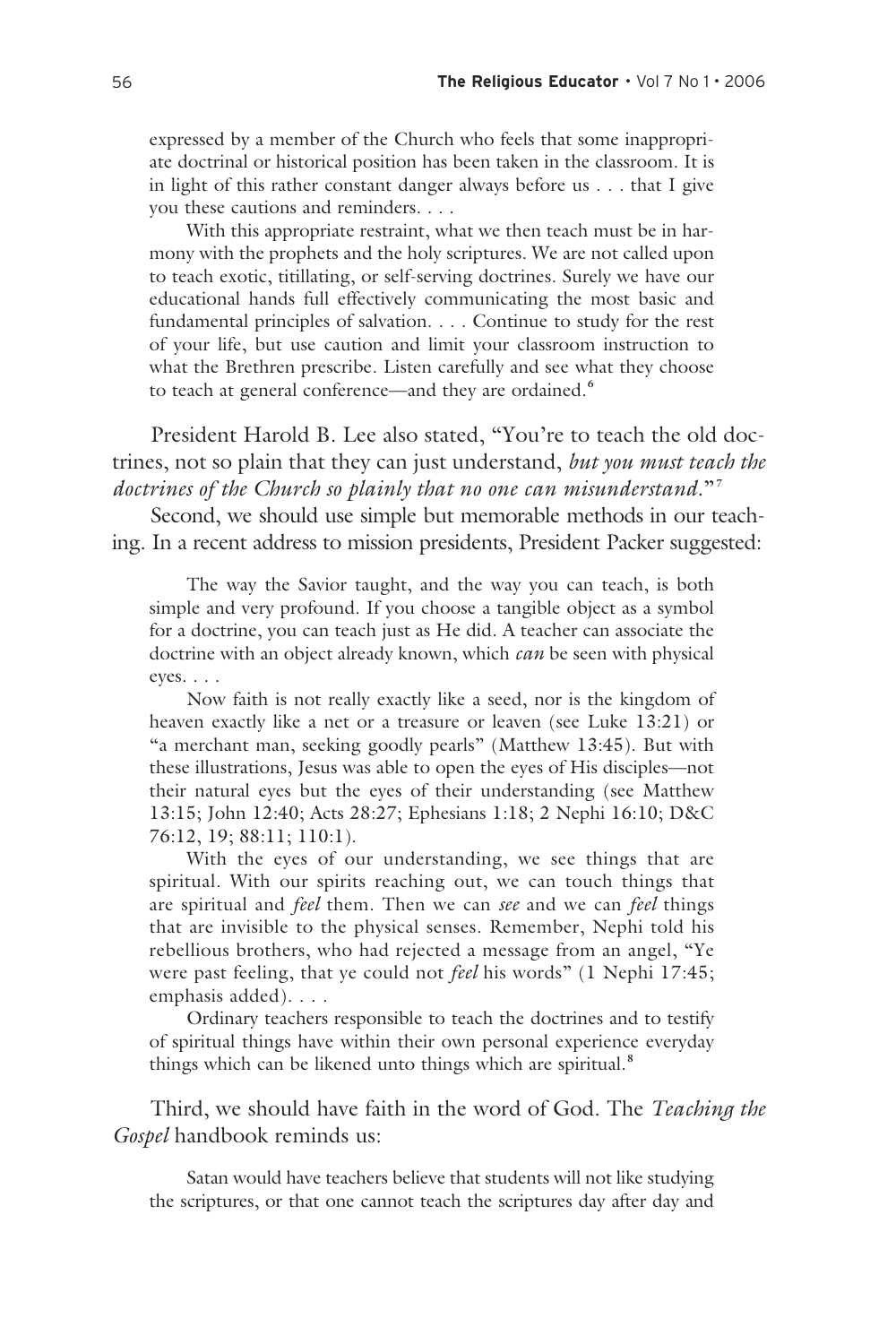be successful. But the power of the Lord's word is sure. The scriptures contain "the words of life" (D&C 84:85). The prophet Alma said that the word has a more powerful effect upon the mind "than the sword, or anything else" (Alma 31:5). The word of God "healeth the wounded soul" (Jacob 2:8) and "will tell you all things what ye should do" (2 Nephi 32:3). The scriptures can give the youth the power to resist the "fiery darts of the adversary" (1 Nephi 15:24) and help them become "throughly furnished unto all good works" (2 Timothy 3:17).**<sup>9</sup>**

 Elder Henry B. Eyring taught that having faith in the word of God is essential if we are to succeed in helping students become converted to the gospel of Jesus Christ:

 Whether the miracle comes in a moment or over years, as is far more common, it is the doctrine of Jesus Christ that drives the change. We sometimes underestimate the power that pure doctrine has to penetrate the hearts of people. Why did so many respond to the words of the missionaries when the Church was so young, so small, and seemingly so strange? What did Brigham Young and John Taylor and Heber C. Kimball preach in the streets and on the hills of England? They taught that the Lord had opened a new dispensation, that He had given us a Prophet of God, that the priesthood was restored, that the Book of Mormon was the word of God, and that we had a glorious new day. They taught that the pure gospel of Jesus Christ had been restored.

 That pure doctrine went down into the hearts then, as it will now, because the people were starved and the doctrine was taught simply. . . .

 Most of those early converts in England had known they were hungry for the true word of God. Our students may not know that they are fainting from famine, but the words of God will slake a thirst they did not know they had, and the Holy Ghost will take it down into their hearts. If we make the doctrine simple and clear, and if we teach out of our own changed hearts, the change for them will come as surely as it did for Enos.**<sup>10</sup>**

 Sometimes in the earnest desire to catch students' attention, I have neglected the scriptures and used a time-consuming object lesson, video clip, or other method that captured the attention I was seeking but lost the Spirit. Instead of trusting the small, tight, pure power of the word of God, I was trying for the "safety" of a big ship. Elder Eyring's counsel has been helpful to me:

 Now, there may be times when we feel that we must add some enrichment to our curriculum. . . . Our first thoughts for something to add usually turn to something we know has held [the students'] interest in some other setting. Our students increasingly have been exposed to and attracted to various forms of worldly entertainment. President Clark's message ["The Charted Course"] suggests how to make that choice of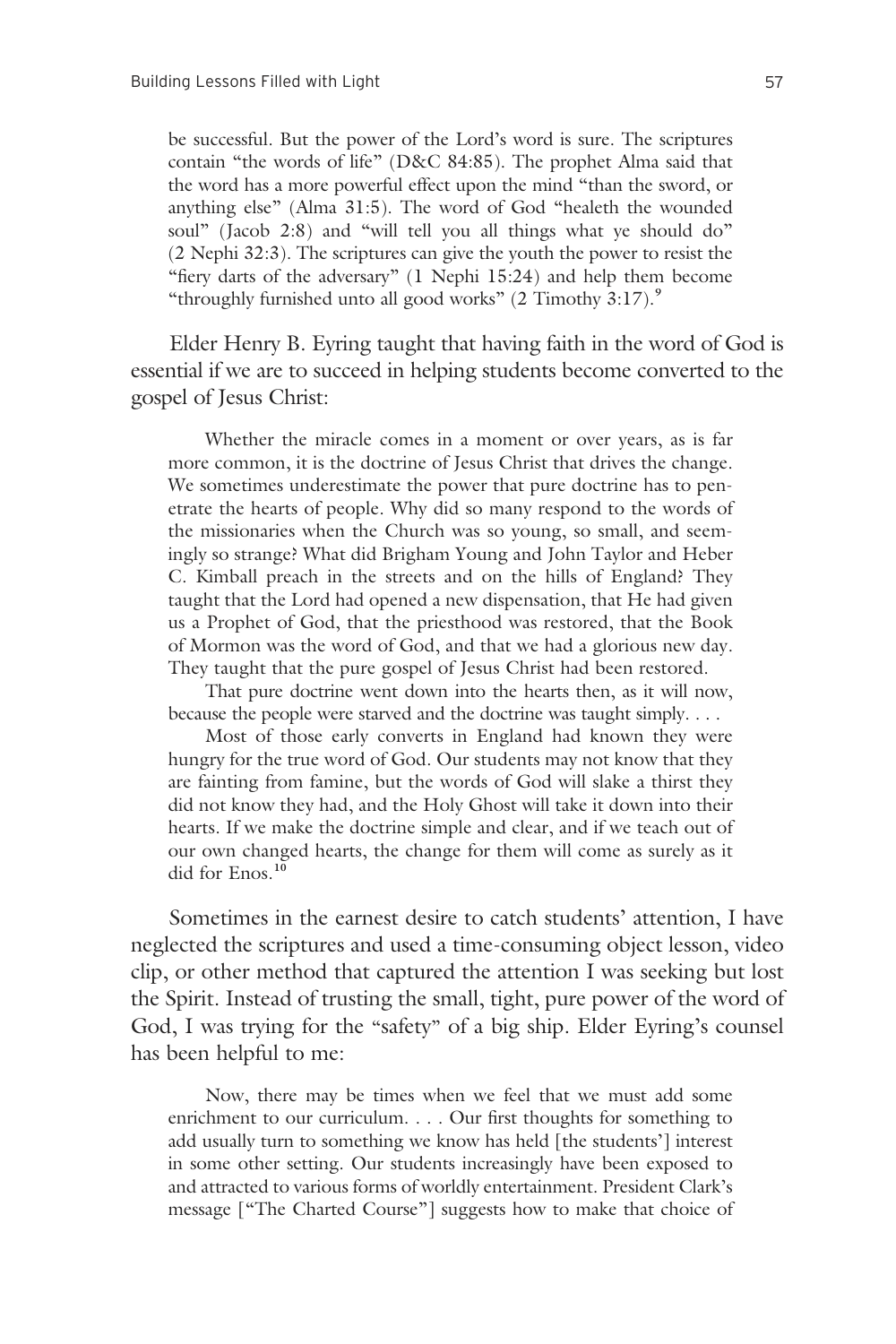what to add, what enrichment to bring, how to make that choice wisely. He seemed to anticipate the media-soaked world in which we and future generations would live. He promised that we would know, if we will inquire, what experiences will invite the Spirit and what will repel the very influence of the Spirit we seek. Here is his prayer for us in that talk, and I now make it to you my promise:

 "May God bless you always in all your righteous endeavors. May He quicken your understanding, increase your wisdom, enlighten you by experience, bestow upon you patience, charity, and, as among your most precious gifts, endow you with the discernment of spirits that you may certainly know the spirit of righteousness and its opposite as they come to you. May He give you entrance to the hearts of those you teach and then make you know that as you enter there you stand in holy places that must be neither polluted nor defiled, either by false or corrupting doctrine or by sinful misdeed. May he enrich your knowledge with skill and power to teach righteousness. May your faith and your testimonies increase, and your ability to encourage and foster them in others grow greater every day—all that the youth of Zion may be taught, built up, encouraged, heartened, that they may not fall by the wayside, but go on to eternal life, that these blessings coming to them, you through them may be blessed also" (Charted Course, 12).

 With that blessing of President Clark, we will never choose to enliven our seminaries and institutes with music, or performances, or speakers, or humor which might offend the Spirit.**<sup>11</sup>**

 Fourth, we should avoid trying to cover too much ground. Our lessons should be focused like a laser instead of a vast collection of doctrines given with the hope of hitting something. This shotgun approach to preparing and giving lessons is burdensome and ineffective and was among a list of dos and don'ts given in a talk by Elder Maxwell: "Don't . . . present a 'smorgasbord,' hoping someone will find something of value. The lack of focus leaves the receivers uncertain. . . . Know the substance of what is being presented. Ponder and pray over its simple focus."**<sup>12</sup>**

 Similarly, we should be conscious that students will have more than this lesson to hear the truths presented. Therefore, we should follow the Lord's pattern for instruction and teach a little at a time, line upon line and precept upon precept. Again, Elder Maxwell commented, "We worship a Lord who teaches us precept by precept, brethren, so even when we are teaching our children the gospel, let's not dump the whole load of hay." **<sup>13</sup>**

 As we apply the pattern of Jaredite boatbuilding to lesson preparation, we will seek to keep lessons simple, doctrinally pure, focused, and connected to the word of God. Following these principles will prevent us from "looking beyond the mark" (Jacob 4:14). Although the excitement of "fire, wind, and earthquake" methods may seem to be what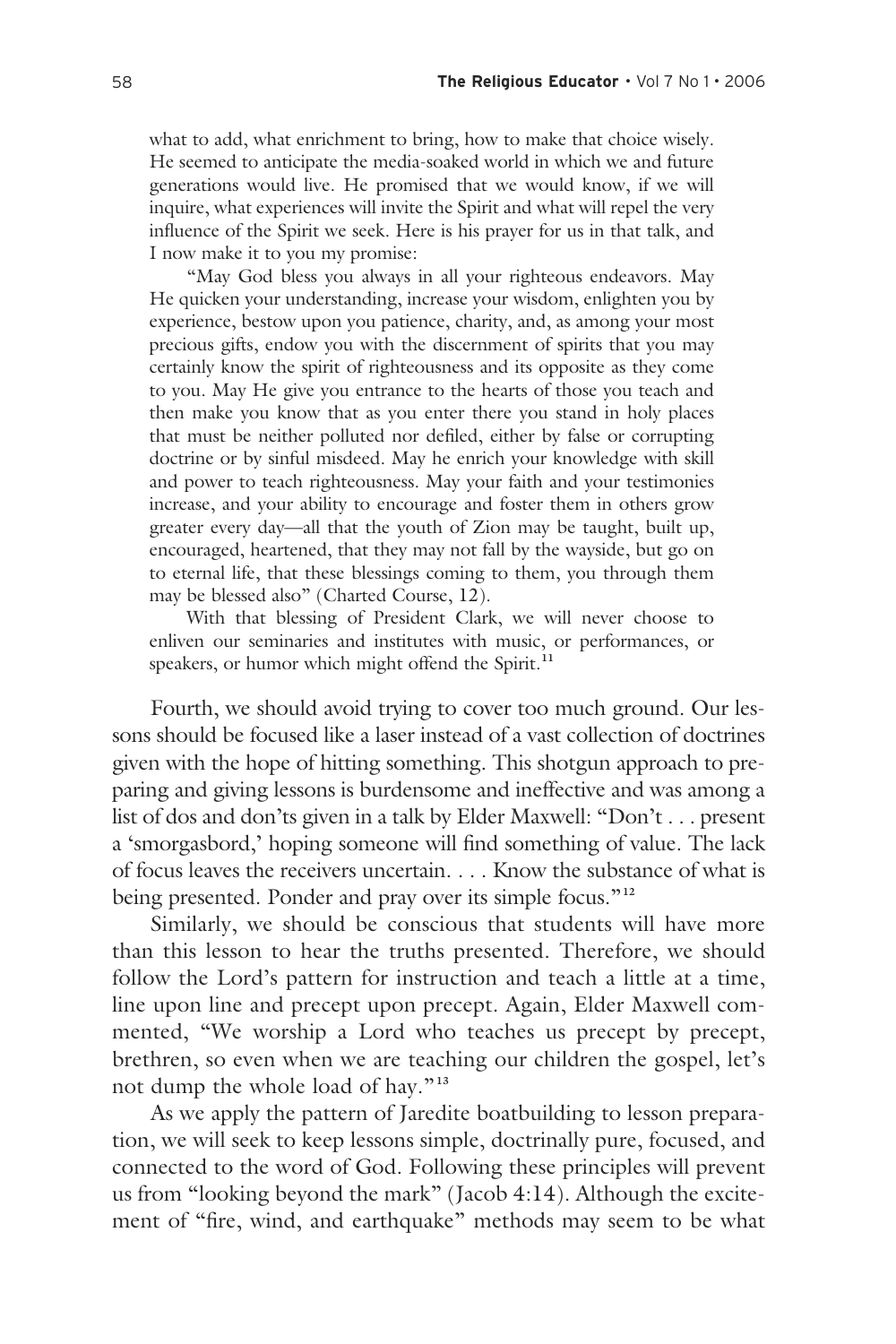our students are used to, our students will find the Lord in the still, small voice associated with teaching the pure gospel, and that is what they truly need (see 1 Kings 19:11–12).

*"And I know, O Lord, that thou hast all power, and can do whatsoever thou wilt for the benefit of man; therefore touch these stones, O Lord, with thy finger, and prepare them that they may shine forth in darkness; and they shall shine forth unto us in the vessels which we have prepared, that we may have light while we shall cross the sea" (Ether 3:4).*

 After all the effort and work of the brother of Jared and his company, their vessels were dark inside. The brother of Jared was required to come up with a solution. He had to melt the stones, climb the mountain, and importune the Lord for light. Light did not come until his efforts were touched by the finger of the Lord.

 In teaching the gospel, we should also follow this pattern. It takes hard work to prepare interesting, variety-filled lessons that will appeal to students. It takes knowledge of the scriptures and the words of the prophets. It requires an understanding of our students—who they are now and their potential for the future. It takes humor, creativity, and insight. But after all the work we bring to the lesson, if the Lord does not touch our efforts, there will be no light.

 We need to prepare solid lessons, and then it is encumbent upon us to live and teach in such a way that the Lord may touch our efforts and make them come alive in the hearts of our students. President Brigham Young taught, "When an individual, filled with the Spirit of God, declares the truth of heaven, the sheep hear that [see D&C 29:7], the Spirit of the Lord pierces their inmost souls and sinks deep into their hearts; by the testimony of the Holy Ghost light springs up within them, and they see and understand for themselves."**<sup>14</sup>**

President Gordon B. Hinckley taught:

 I thought of what a great challenge this is for you to teach in such a way as to not only instruct but, more importantly, to inspire. . . .

 Yours is the tremendous challenge to give courage, and inspiration, and faith to those willing to accept, and to try with all the capacity that you can possibly have to hold on to those who are pulled with such pressure into those activities which will separate them from you and your better students. . . .

 I hope that you will plead with the Lord to give you strength, to give you capacity, to give you inspiration in teaching those who come before you for instruction. Your example will count for more than all of your words concerning Church history and doctrine. . . .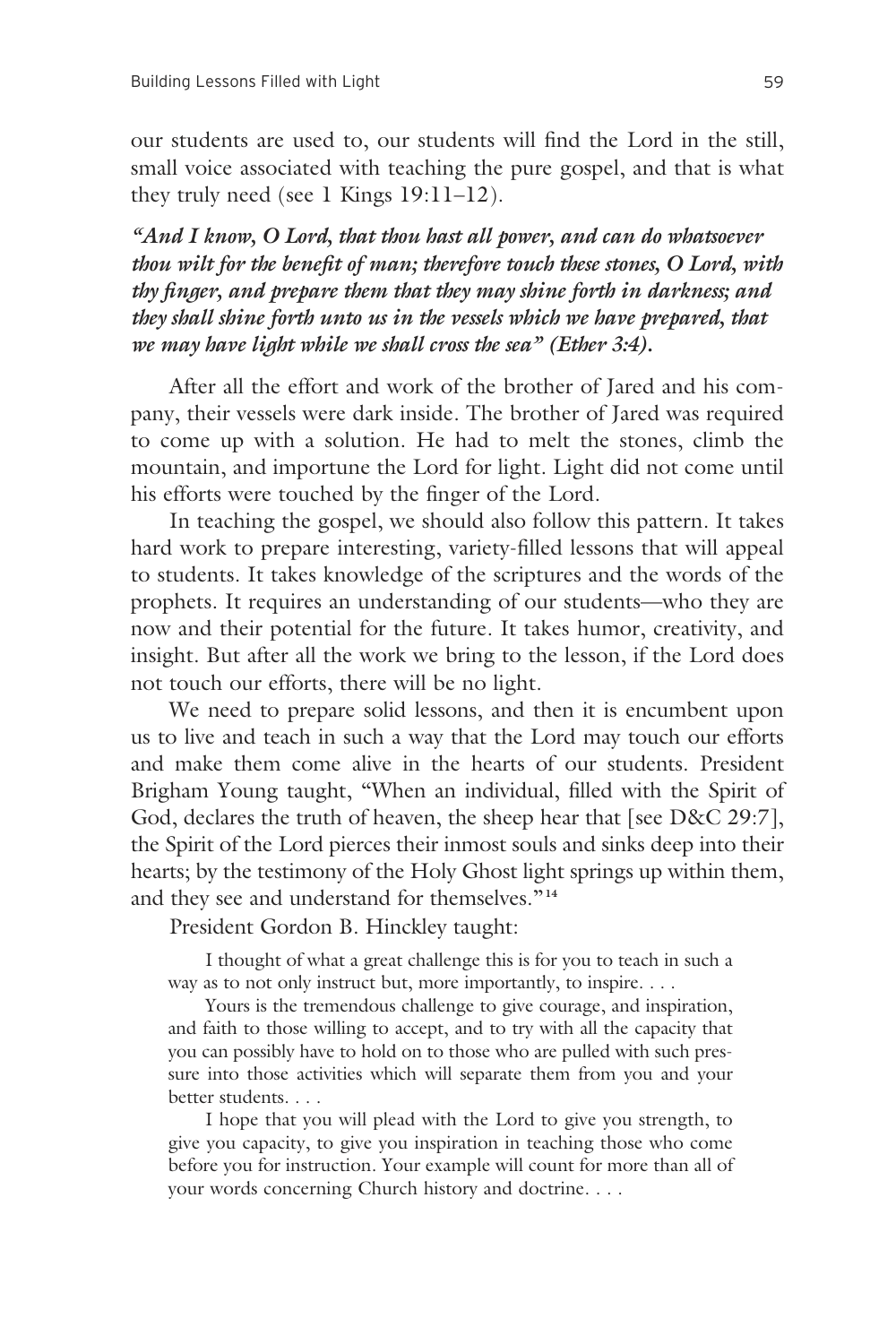May heaven smile upon you, my dear friends in this great work. Just do the best you can, but be sure it is your very best. Then leave it in the hands of the Lord.**<sup>15</sup>**

 Just as the Lord touched the rock that was molten by the brother of Jared and made it shine forth in the darkness, if we are humble, if we live the gospel, and if we "do the best we can and then leave it in the hands of the Lord," He will touch our lessons and make them shine forth in the hearts of students.

 As a coordinator, I had the opportunity to visit several earlymorning classes. One morning while visiting a class with a volunteer teacher, I felt the Spirit very strongly. The teacher led the class in a discussion about some verses in the Old Testament. Before too long, the students began asking questions and making comments, and quickly the lesson had a life of its own. What I witnessed was humbling to me. A teacher with limited time and resources, doing the best job she knew how to do, was embraced by the classroom response of her students, and they literally helped her teach the lesson with their unsolicited comments and questions. I humbly realized that on my best days I seldom accomplish in my classroom what she had accomplished in hers. That day I witnessed a lesson touched by the finger of the Lord.

#### **Conclusion**

 Building gospel lessons based on Jaredite boatbuilding principles will enable us to successfully bring light into the classroom. We should build according to the instructions of the Lord—small, light, and tight—and we should live in a way that the Lord can touch our efforts and fill them with the light of His Spirit. When this happens, we will feel as the Jaredites did upon arriving at the promised land: "And they did land upon the shore of the promised land. And when they had set their feet upon the shores of the promised land they bowed themselves down upon the face of the land, and did humble themselves before the Lord, and did shed tears of joy before the Lord, because of the multitude of his tender mercies over them" (Ether 6:12).  $\mathbb{E}$ 

#### **Notes**

<sup>1.</sup> Robert D. Hales, in Conference Report, April 2003, 14.

<sup>2.</sup> Boyd K. Packer, "The One Pure Defense," address to religious educators, February 6, 2004 (Salt Lake City: The Church of Jesus Christ of Latter-day Saints, 2004), 4; see also *Religious Educator* 5, no. 2 (2004): 7.